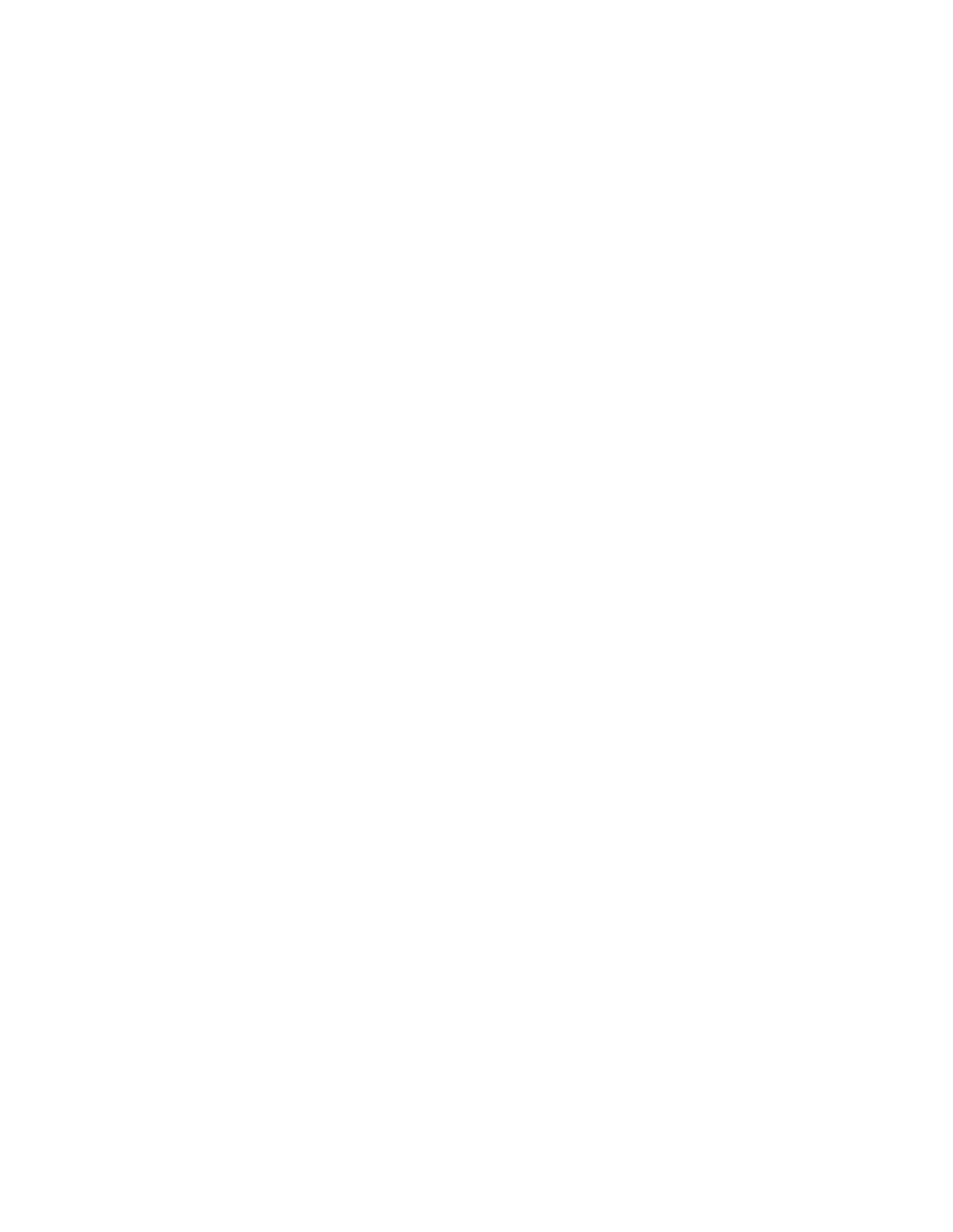# **Emergency Response Planning Template for Public Wastewater Systems**

## **RCAP Regional Offices:**

If you need technical assistance to complete your Emergency Response Plan, please contact one of our state offices listed below.



| nggiunai Uniu <del>c</del> o | <b>UUIILAUL ITUIIIIUUI</b> | NGN WANGOO            |
|------------------------------|----------------------------|-----------------------|
| <b>RCAP National Office</b>  | 888/321-7227               | www.rcap.org          |
| <b>Western RCAP</b>          | 916/447-2854               | www.rcac.org          |
| Southeast RCAP               | 866/928-3731               | www.southeastrcap.org |
| <b>Great Lakes RCAP</b>      | 800/775-9767               | www.glrcap.org        |
| Southern RCAP                | 479/443-2700               | www.crg.org           |
| <b>Northeast RCAP</b>        | 800/488-1969               | www.rcapsolutions.org |
| <b>Midwest RCAP</b>          | 952/758-4334               | www.map-inc.org       |

This material is based upon work supported in part under a grant by the Rural Utilities Service, United States Department of Agriculture. Any opinions, findings, and conclusions or recommendations expressed in this material are solely the responsibility of the authors and do not necessarily represent the official views of the Rural Utilities Service. Additional funding provided by U.S. Department of Health and Human Services and revised by RCAC (August 2005) based on materials developed by the Washington State Department of Health, Training and Outreach Section, Division of Drinking Water.

For additional copies of this publication, call 888/321-7227or visit RCAP's web site at *www.rcap.org.*

This publication is being distributed under the auspices of Rural Community Assistance Partnership.



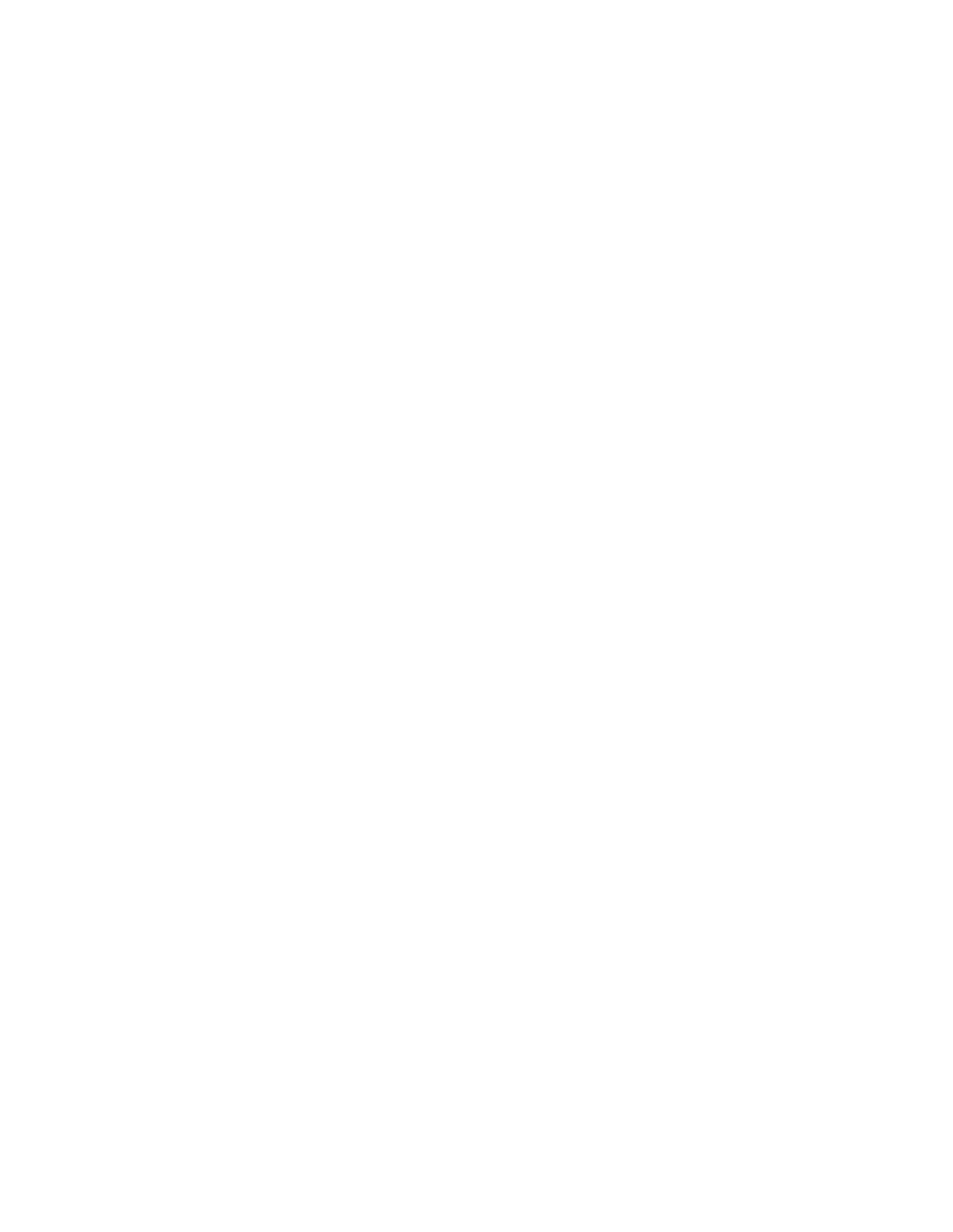# **Contents**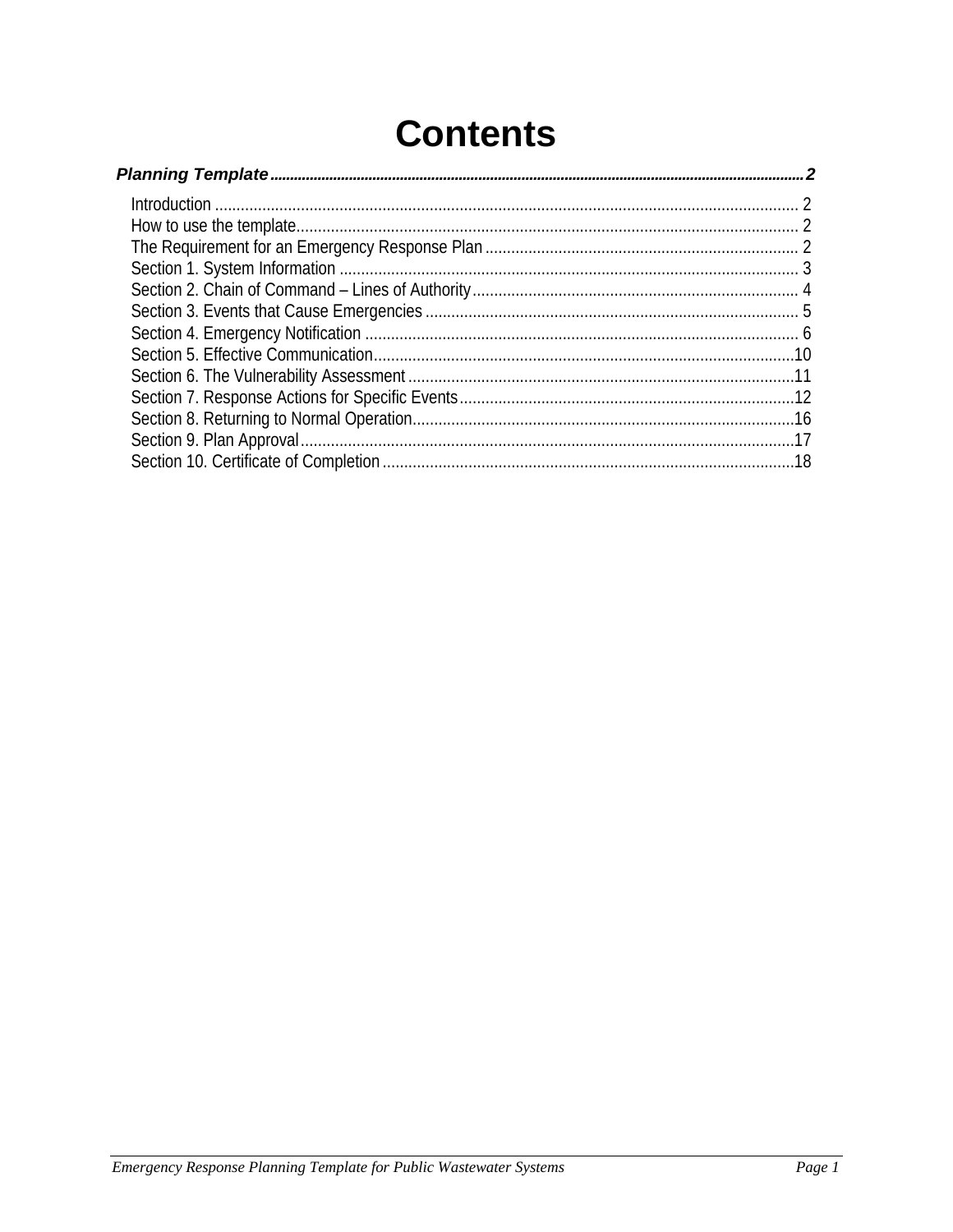# **Planning Template**

# **Introduction**

Preparing an emergency response plan is an essential part of managing a wastewater system. This template can be used by small wastewater systems to help them develop such plans.

## **How to use the template**

The template follows the outline in the RCAP ERP Guide. The Planning Guide discusses key components of emergency planning and provides examples of how you might present information in your plan. Use the Planning Guide as a tool to learn about emergency planning and then fill out the template provided here as you go through your planning process.

The template is just a guide; you may modify it in any way that works for your system – add sections, take them out, or rearrange them if you wish. You may also use a completely different format for your plan if you find one that works better for your system.

Since this document may contain sensitive information, **do not** submit it to USDA/RD and make sure to keep it stored in a safe and secure location. It is recommended you have one copy stored on-site and one off-site to ensure the document is available in the event you are unable to access your offices or facilities. The document is available electronically on the web at: http://www.rcap.org

## **The Requirement for an Emergency Response Plan**

The United States Department of Agriculture, Rural Development (USDA/RD) is requiring that all systems that receive USDA/RD funding must complete a Security Vulnerability Assessment (SVA) and Emergency Response Plan (ERP). In addition to the USDA/RD requirements, the preparation of a SVA and ERP will help improve the management of the wastewater system and will increase the system's ability to respond to emergencies.

This guidance document can be used to help meet the requirement for developing an emergency response program for a wastewater system serving 3,300 population or fewer. Other methods or formats can also be used to meet the emergency response program requirement.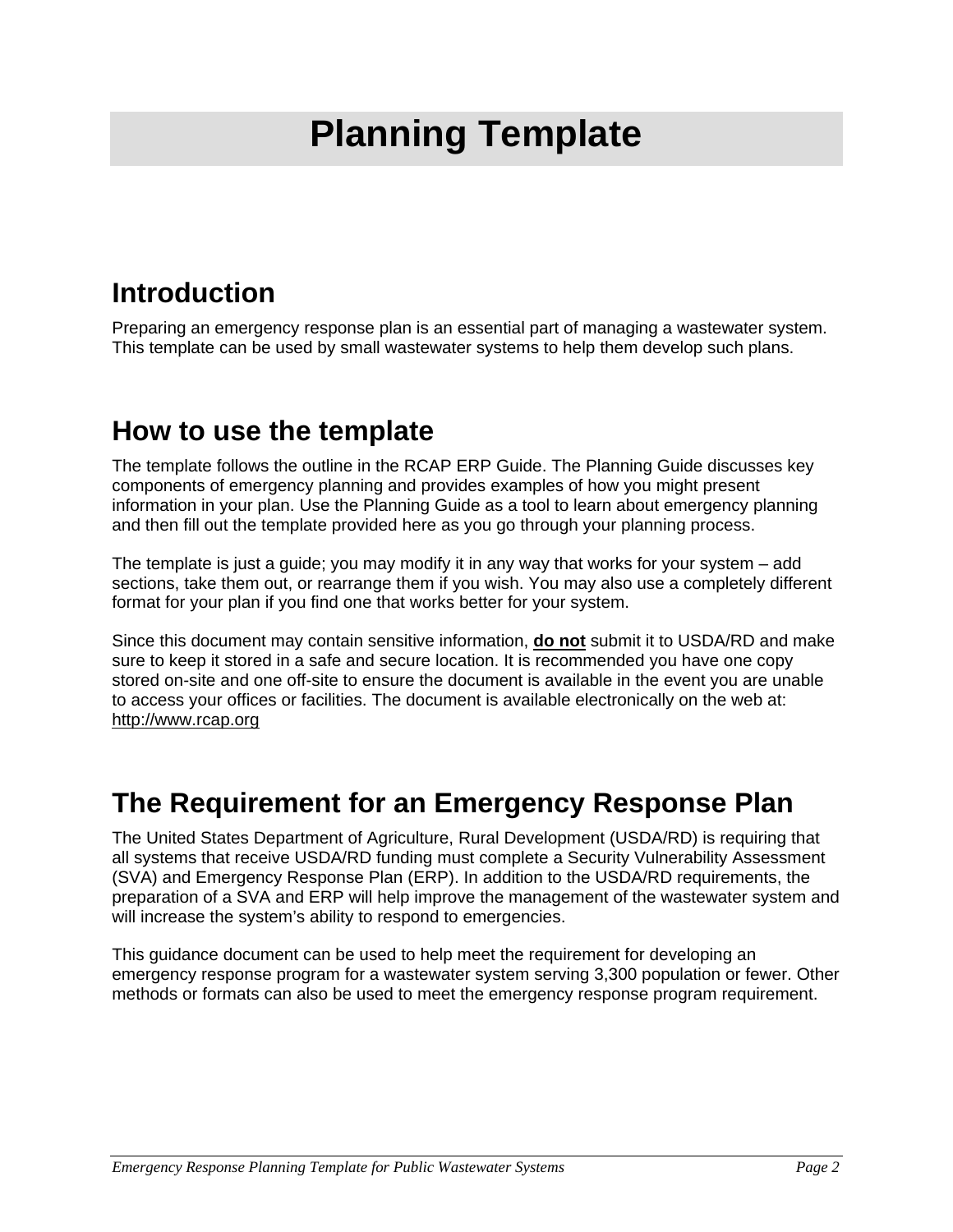# **Section 1. System Information**

Keep this basic information easily accessible to authorized staff for emergency responders, repair people, and the news media.

#### **System information**

| <b>System Discharge Number</b>                                                                                                                     |        |                          |
|----------------------------------------------------------------------------------------------------------------------------------------------------|--------|--------------------------|
| <b>System Name and Address</b>                                                                                                                     |        |                          |
| <b>Directions to the System</b>                                                                                                                    |        |                          |
| <b>Basic Description and</b><br><b>Location of System</b><br><b>Facilities</b>                                                                     |        |                          |
| Location/Town                                                                                                                                      |        |                          |
| <b>Population Served and</b><br><b>Service Connections</b>                                                                                         | people | connections              |
| <b>System Owner</b>                                                                                                                                |        |                          |
| Name, Title, and Phone<br><b>Number of Person</b><br><b>Responsible for</b><br><b>Maintaining and</b><br>Implementing the<br><b>Emergency Plan</b> |        | Phone<br>Cell<br>_ Pager |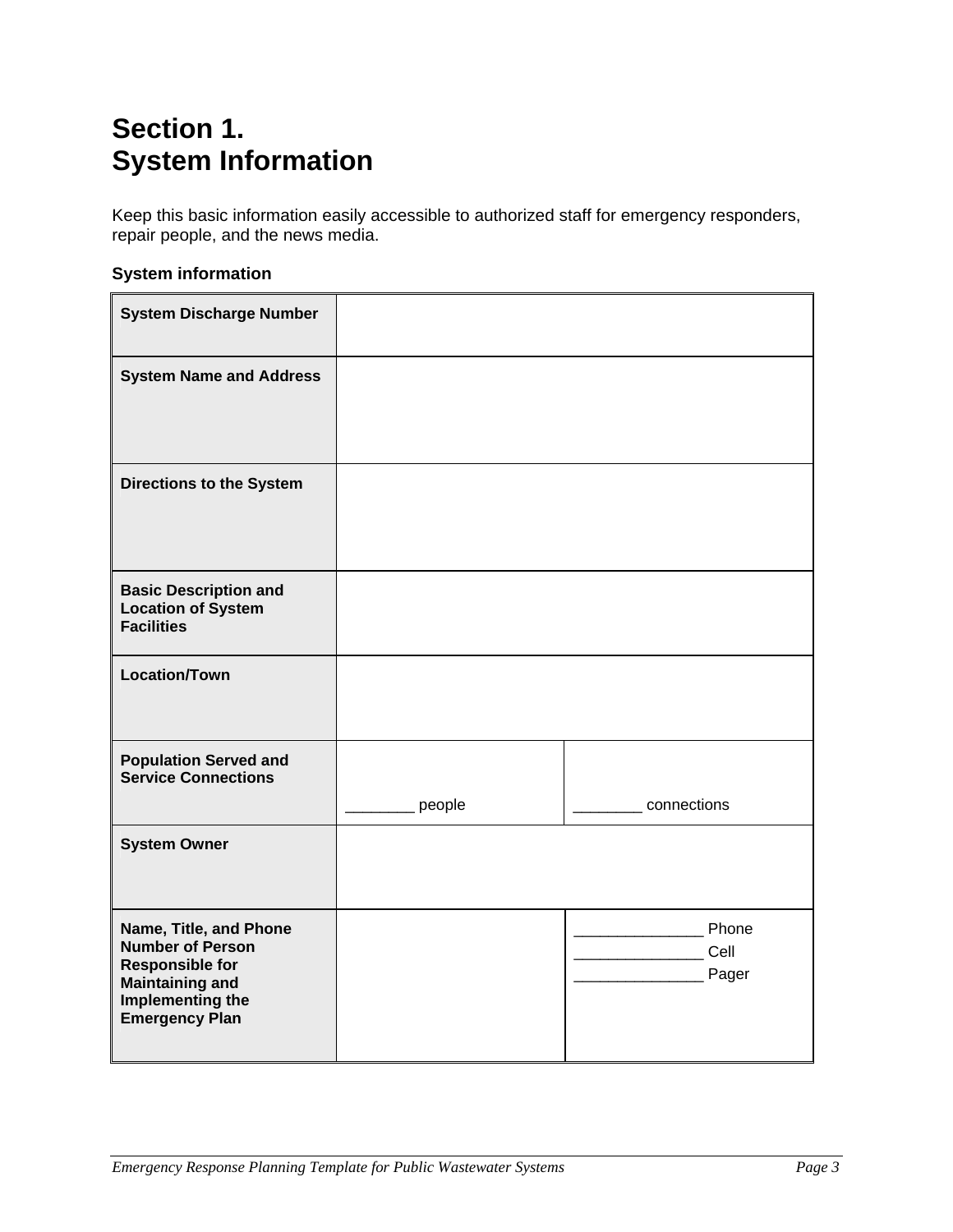# **Section 2. Chain of Command – Lines of Authority**

**The first response step** in any emergency is to inform the person at the top of this list, who is responsible for managing the emergency and making key decisions.

| <b>Name and Title</b> | <b>Responsibilities During an Emergency</b> | <b>Contact Numbers</b> |
|-----------------------|---------------------------------------------|------------------------|
|                       |                                             |                        |
|                       |                                             |                        |
|                       |                                             |                        |
|                       |                                             |                        |
|                       |                                             |                        |
|                       |                                             |                        |
|                       |                                             |                        |
|                       |                                             |                        |
|                       |                                             |                        |
|                       |                                             |                        |

#### **Chain of command – lines of authority**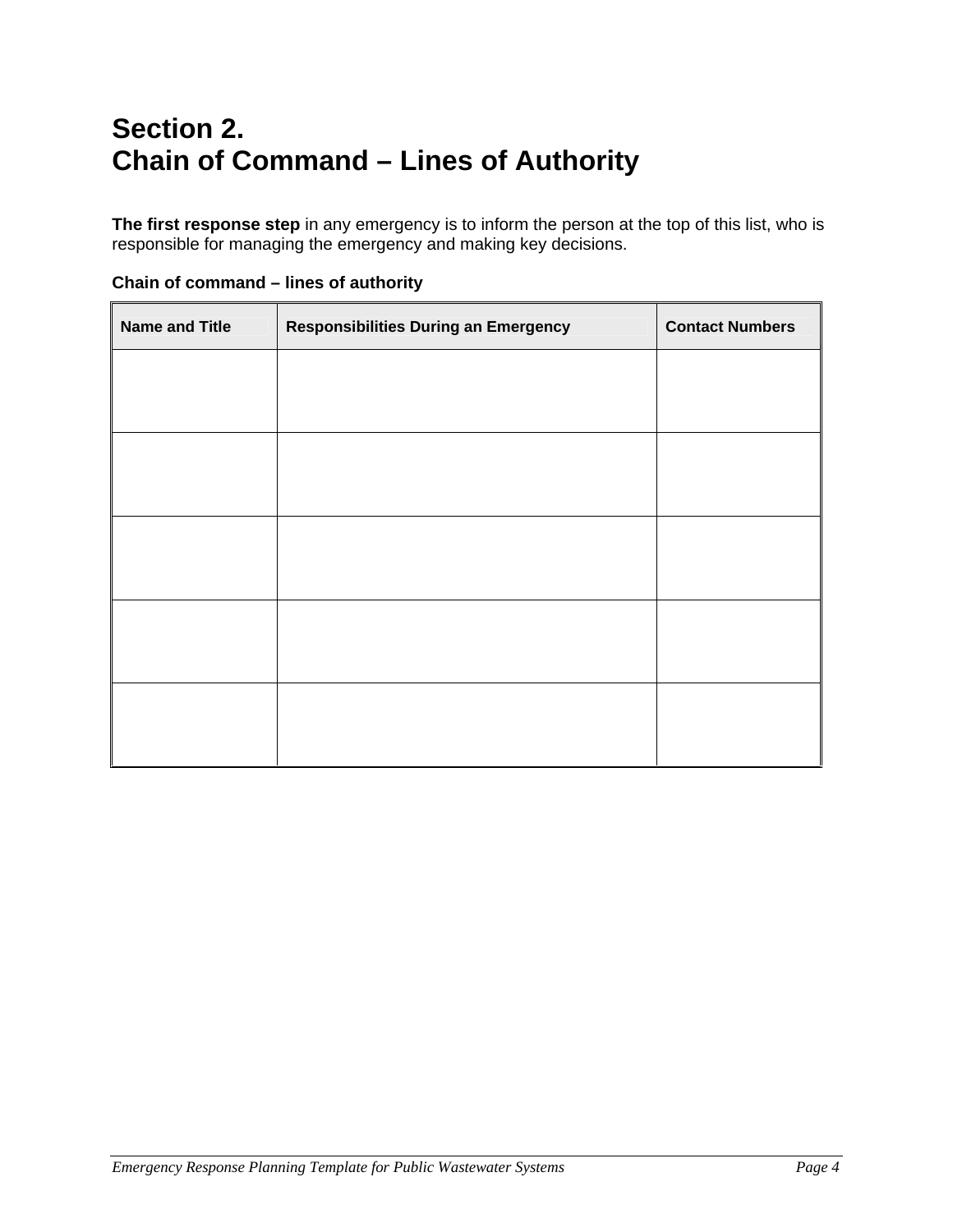# **Section 3. Events that Cause Emergencies**

The events listed below may cause wastewater system emergencies. They are arranged from highest to lowest probable risk.

#### **Events that cause emergencies**

| <b>Type of Event</b> | <b>Probability or Risk</b><br>(High-Med-Low) | <b>Comments</b> |
|----------------------|----------------------------------------------|-----------------|
|                      |                                              |                 |
|                      |                                              |                 |
|                      |                                              |                 |
|                      |                                              |                 |
|                      |                                              |                 |
|                      |                                              |                 |
|                      |                                              |                 |
|                      |                                              |                 |
|                      |                                              |                 |
|                      |                                              |                 |
|                      |                                              |                 |
|                      |                                              |                 |
|                      |                                              |                 |
|                      |                                              |                 |
|                      |                                              |                 |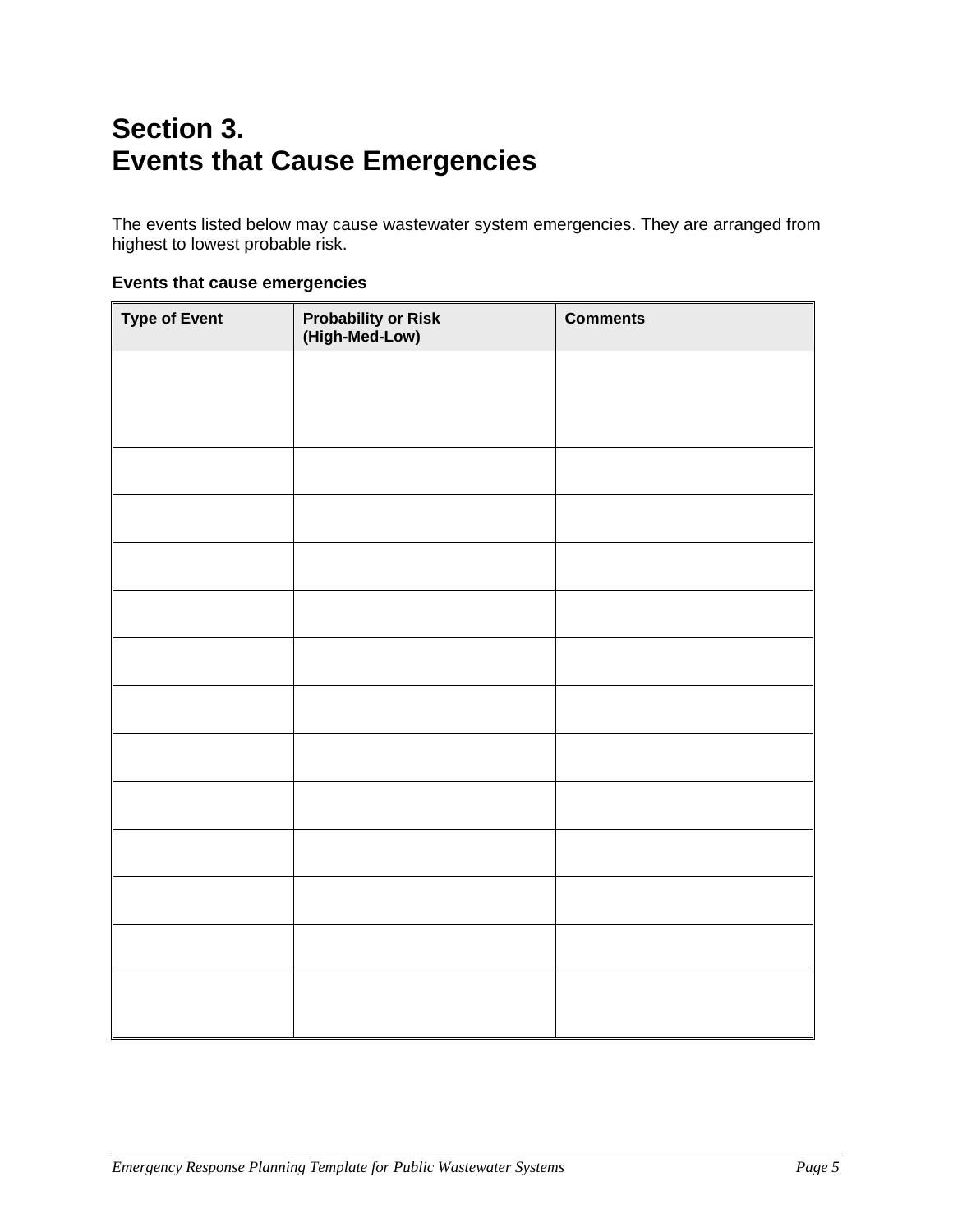# **Section 4. Emergency Notification**

**Notification call-up lists** - Use these lists to notify first responders of an emergency.

| <b>Emergency Notification List</b>                            |                            |                  |                                      |              |
|---------------------------------------------------------------|----------------------------|------------------|--------------------------------------|--------------|
| <b>Organization or</b><br><b>Department</b>                   | <b>Name &amp; Position</b> | <b>Telephone</b> | <b>Night or Cell</b><br><b>Phone</b> | <b>Email</b> |
| <b>Local Law</b><br><b>Enforcement</b>                        |                            |                  |                                      |              |
| <b>Fire Department</b>                                        |                            |                  |                                      |              |
| <b>Emergency</b><br><b>Medical Services</b>                   |                            |                  |                                      |              |
| Wastewater<br>Operator<br>(if contractor)                     |                            |                  |                                      |              |
| <b>Primacy Agency</b><br><b>Contact</b>                       |                            |                  |                                      |              |
| <b>Hazmat Hotline</b>                                         |                            |                  |                                      |              |
| Interconnected<br>Wastewater<br><b>System</b>                 |                            |                  |                                      |              |
| Neighboring<br>Wastewater<br><b>System (not</b><br>connected) |                            |                  |                                      |              |
| <b>RCAP Contact</b>                                           |                            |                  |                                      |              |

| <b>Priority Customers</b>                  |                            |                  |                                      |              |
|--------------------------------------------|----------------------------|------------------|--------------------------------------|--------------|
| Organization or<br><b>Department</b>       | <b>Name &amp; Position</b> | <b>Telephone</b> | <b>Night or Cell</b><br><b>Phone</b> | <b>Email</b> |
| <b>Hospitals or</b><br>Clinic(s)           |                            |                  |                                      |              |
| <b>Public or Private</b><br><b>Schools</b> |                            |                  |                                      |              |
| <b>Public Water</b><br><b>System</b>       |                            |                  |                                      |              |
| <b>Adult Care</b><br><b>Facility</b>       |                            |                  |                                      |              |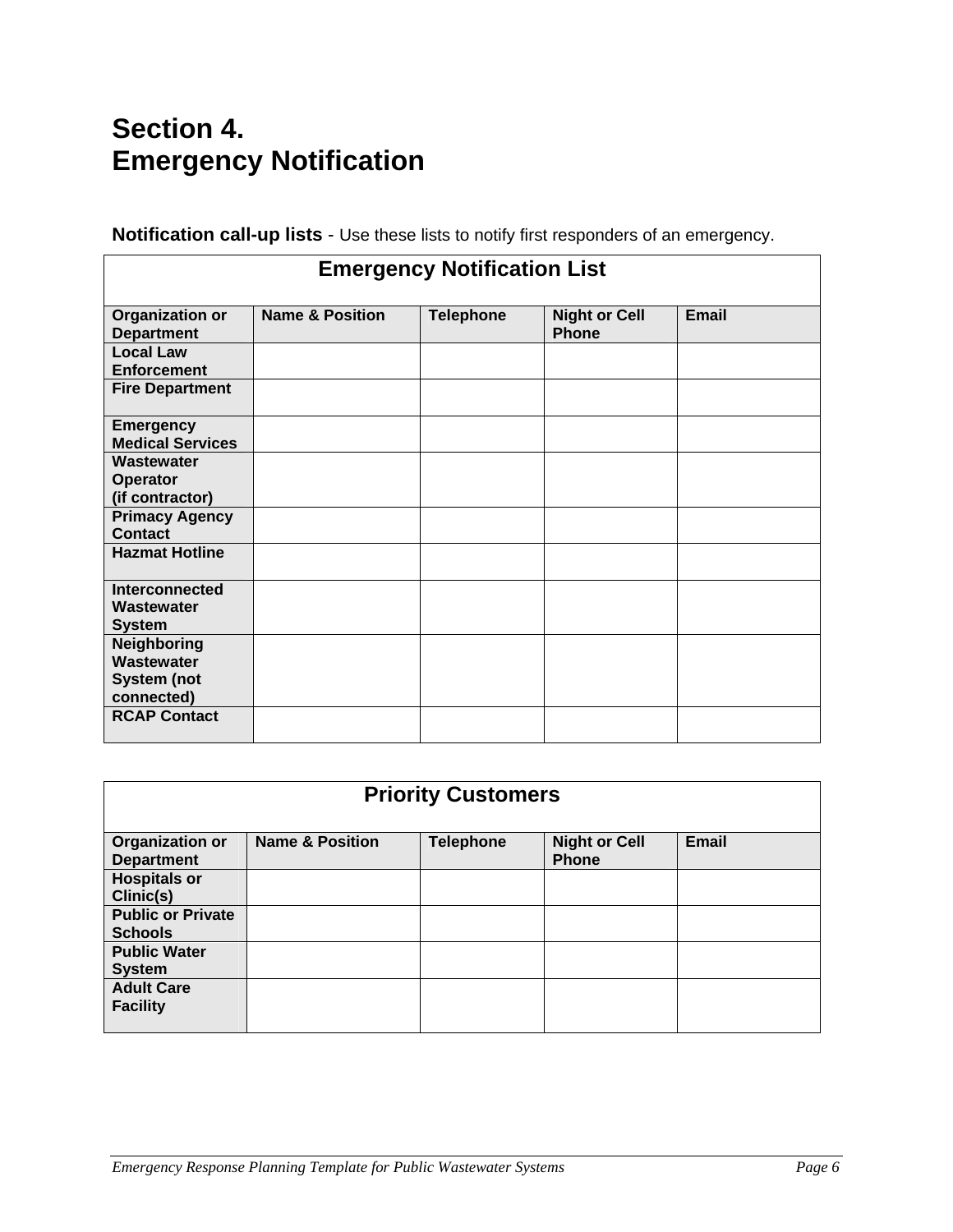|                             | <b>State, Federal or Tribal Notification List</b> |                  |                      |       |
|-----------------------------|---------------------------------------------------|------------------|----------------------|-------|
| Organization or             | <b>Name &amp; Position</b>                        | <b>Telephone</b> | <b>Night or Cell</b> | Email |
| <b>Department</b>           |                                                   |                  | <b>Phone</b>         |       |
| <b>State or Tribal</b>      |                                                   |                  |                      |       |
| <b>Police</b>               |                                                   |                  |                      |       |
| <b>Regulatory Agency</b>    |                                                   |                  |                      |       |
| <b>State/Federal/Tribal</b> |                                                   |                  |                      |       |
| <b>Authorized Testing</b>   |                                                   |                  |                      |       |
| Laboratory                  |                                                   |                  |                      |       |

|                                             |                            | <b>Service / Repair Notifications</b> |                                      |              |
|---------------------------------------------|----------------------------|---------------------------------------|--------------------------------------|--------------|
| <b>Organization or</b><br><b>Department</b> | <b>Name &amp; Position</b> | <b>Telephone</b>                      | <b>Night or Cell</b><br><b>Phone</b> | <b>Email</b> |
| <b>Electric Utility Co.</b>                 |                            |                                       |                                      |              |
| <b>Electrician</b>                          |                            |                                       |                                      |              |
| <b>Gas/Propane</b>                          |                            |                                       |                                      |              |
| <b>Supplier</b>                             |                            |                                       |                                      |              |
| <b>Water Testing Lab.</b>                   |                            |                                       |                                      |              |
| Sewer Utility Co.                           |                            |                                       |                                      |              |
| <b>Telephone Co.</b>                        |                            |                                       |                                      |              |
| <b>Plumber</b>                              |                            |                                       |                                      |              |
| <b>Pump Supplier</b>                        |                            |                                       |                                      |              |
| "Call Before You<br>Dig"                    |                            |                                       |                                      |              |
| <b>Rental Equipment</b><br><b>Supplier</b>  |                            |                                       |                                      |              |
| <b>Chlorine Supplier</b>                    |                            |                                       |                                      |              |
| <b>Pipe Supplier</b>                        |                            |                                       |                                      |              |
|                                             |                            |                                       |                                      |              |
|                                             |                            |                                       |                                      |              |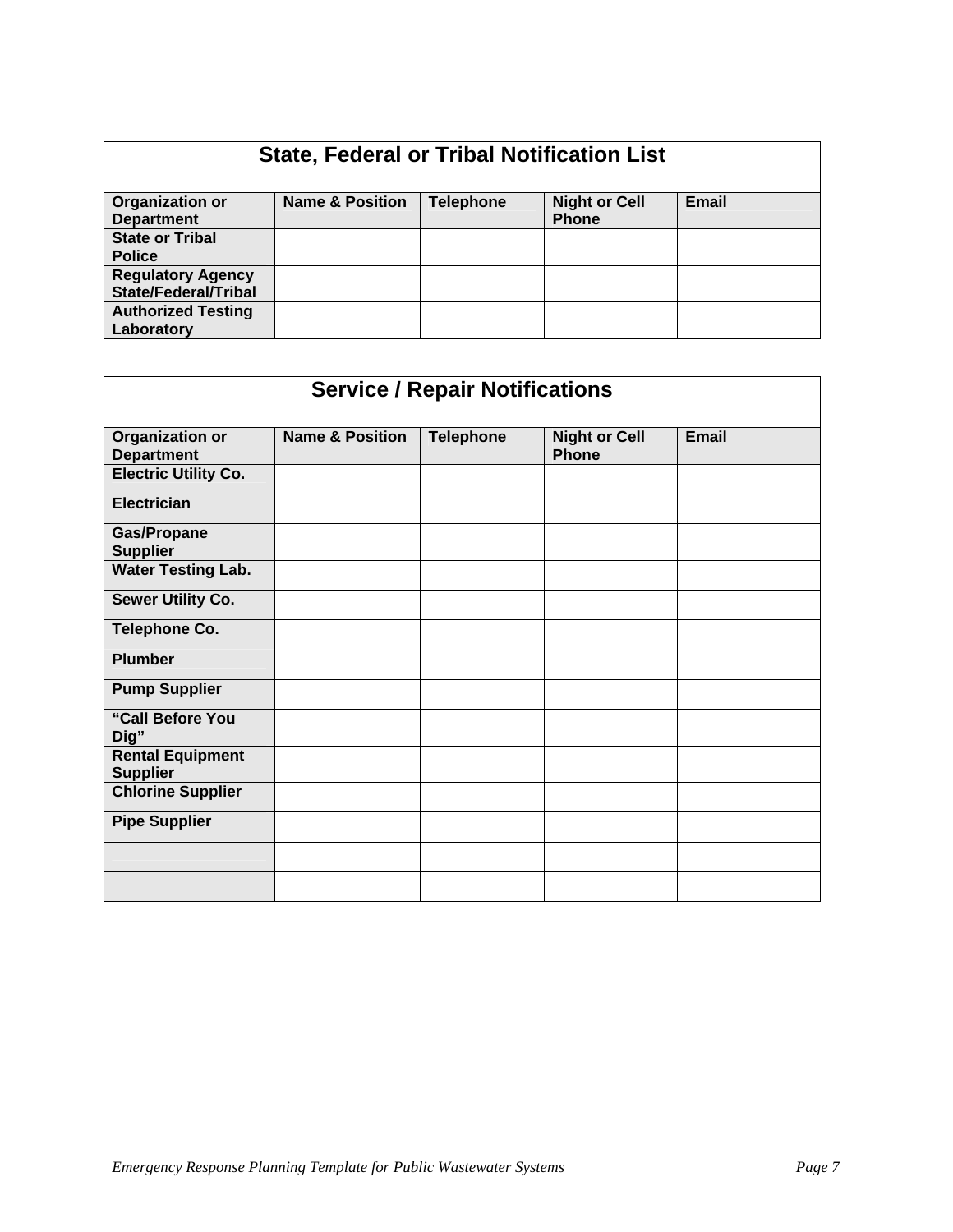|                                             |                            | <b>Media Notification List</b> |                                      |              |
|---------------------------------------------|----------------------------|--------------------------------|--------------------------------------|--------------|
| Organization or<br><b>Department</b>        | <b>Name &amp; Position</b> | <b>Telephone</b>               | <b>Night or Cell</b><br><b>Phone</b> | <b>Email</b> |
| <b>Newspaper - Local</b>                    |                            |                                |                                      |              |
| Newspaper -<br><b>Regional/State/Tribal</b> |                            |                                |                                      |              |
| Radio                                       |                            |                                |                                      |              |
| Radio                                       |                            |                                |                                      |              |
| <b>TV Station</b>                           |                            |                                |                                      |              |

#### **Notification procedures**

#### **Notify wastewater system customers**

| Who is<br>Responsible: |  |
|------------------------|--|
| <b>Procedures:</b>     |  |

#### **Alert local law enforcement, state, federal or tribal regulatory officials, and local health agencies**

| Who is<br>Responsible: |  |
|------------------------|--|
| <b>Procedures:</b>     |  |

### **Contact service and repair contractors**

| Who is<br>Responsible: |  |
|------------------------|--|
| <b>Procedures:</b>     |  |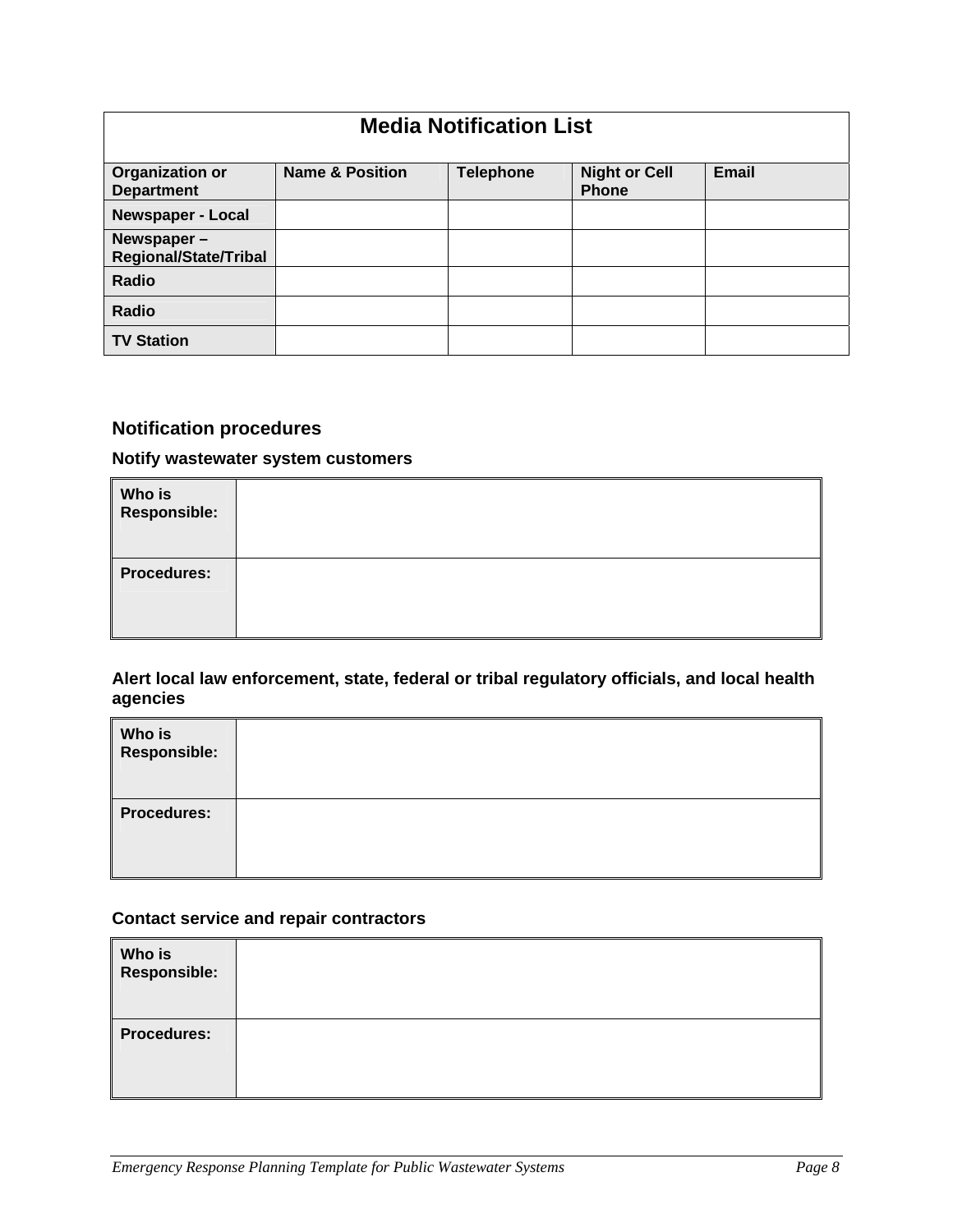### **Contact neighboring wastewater systems, if necessary**

| Who is<br>Responsible: |  |
|------------------------|--|
| <b>Procedures:</b>     |  |

### **Contact downstream water systems, if necessary**

| Who is<br><b>Responsible:</b> |  |
|-------------------------------|--|
| <b>Procedures:</b>            |  |

#### **Procedures for issuing a health advisory**

| Who is<br><b>Responsible:</b> |  |
|-------------------------------|--|
| <b>Procedures:</b>            |  |

#### **Other procedures, as necessary**

| Who is<br>Responsible: |  |
|------------------------|--|
| <b>Procedures:</b>     |  |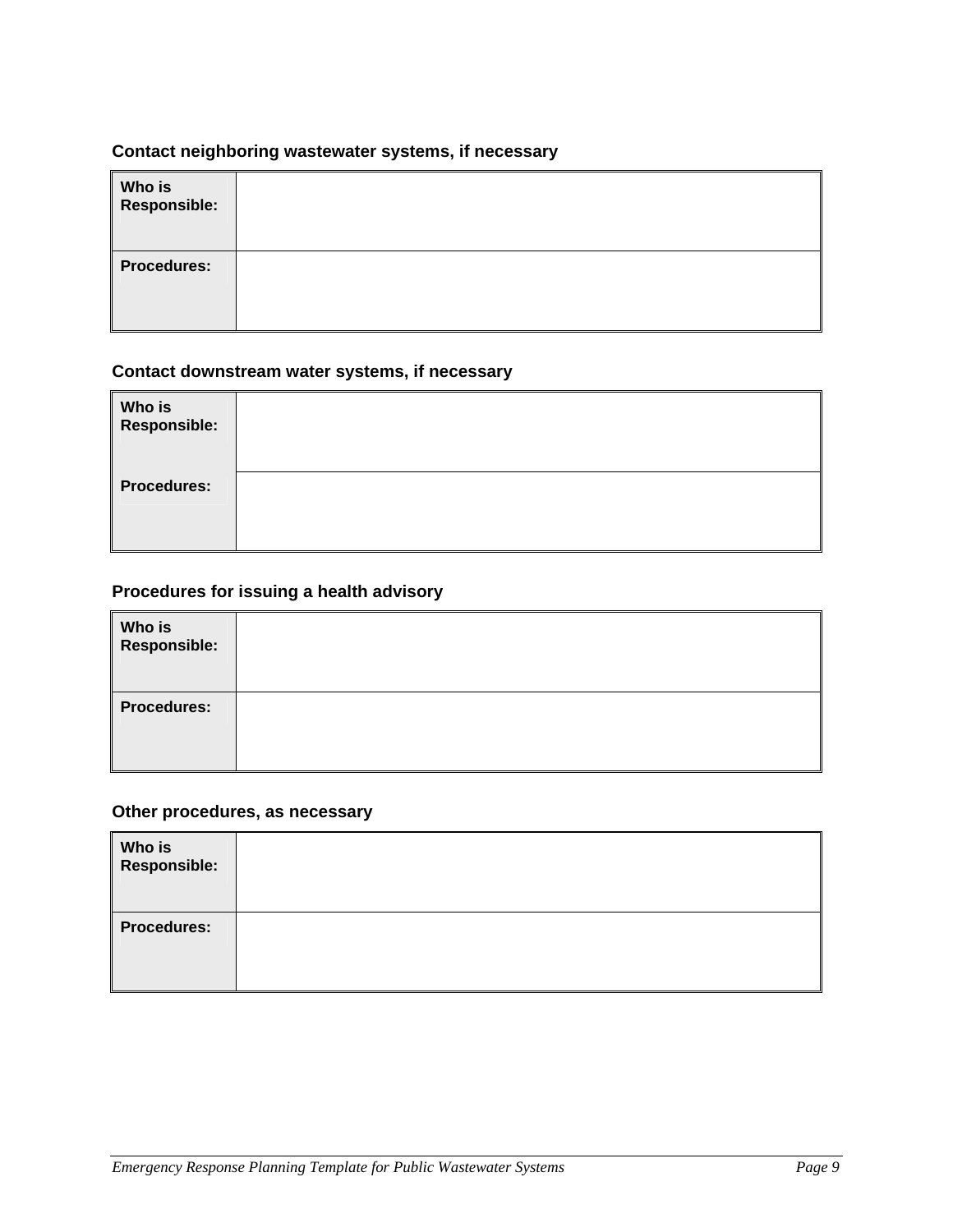# **Section 5. Effective Communication**

Communication with customers, the news media, and the general public is a critical part of emergency response.

#### **Designated public spokesperson**

Designate a spokesperson (and alternate) and contact regulatory agency for delivering messages to the news media and the public.

#### **Designate a spokesperson and alternates**

| Spokesperson | <b>Alternate</b> |
|--------------|------------------|
|              |                  |
|              |                  |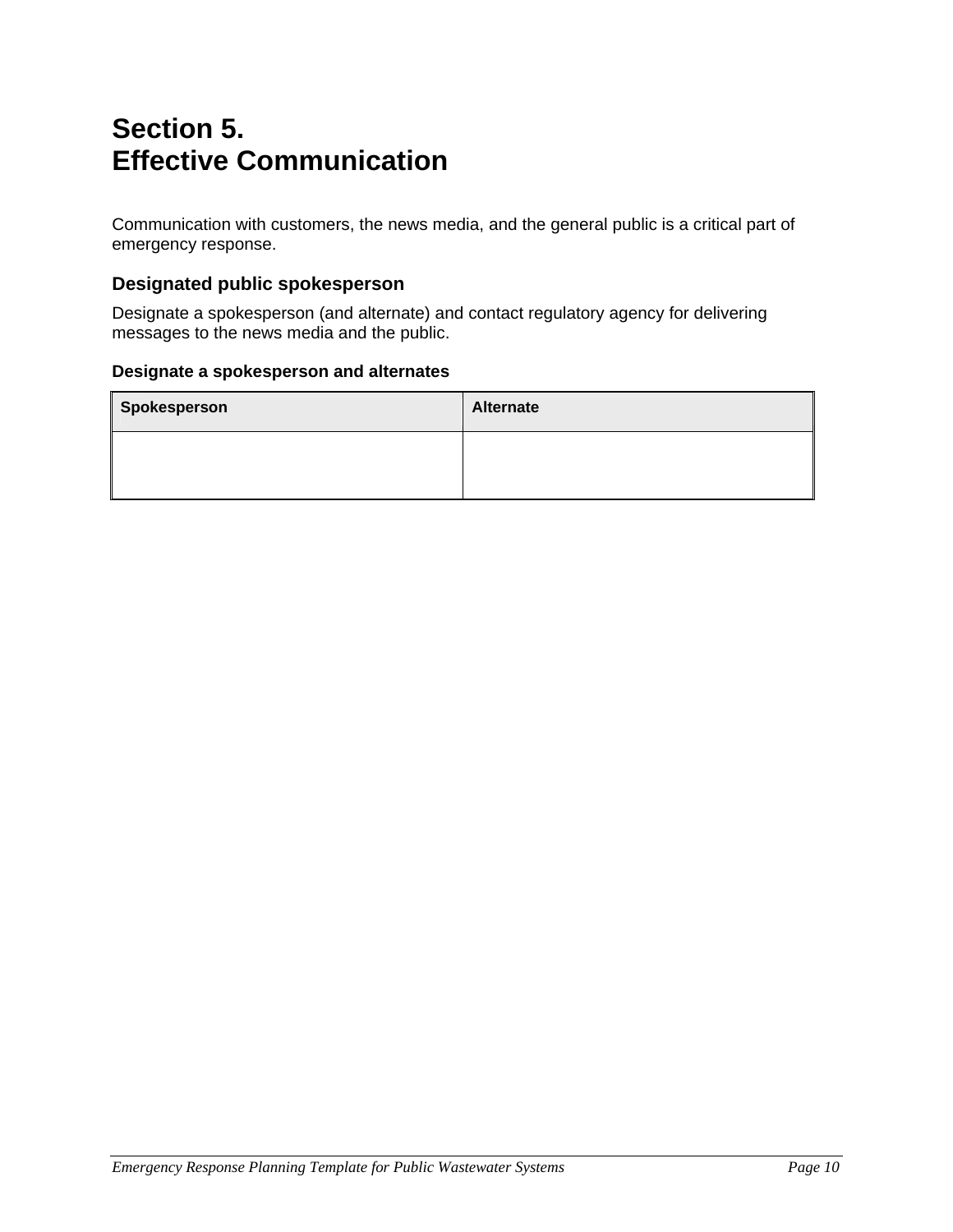# **Section 6. The Vulnerability Assessment**

This is an evaluation of each wastewater system component to identify weaknesses or deficiencies that may make them susceptible to damage or failure during an emergency. It also assesses facilities for security enhancements that may guard against unauthorized entry, vandalism, or terrorism.

#### **Facility vulnerability assessment and improvements identification**

| <b>System</b><br><b>Component</b>                           | <b>Description and</b><br><b>Condition</b> | <b>Vulnerability</b> | Improvements or<br><b>Mitigating Actions</b> | <b>Security</b><br><b>Improvements</b> |
|-------------------------------------------------------------|--------------------------------------------|----------------------|----------------------------------------------|----------------------------------------|
| <b>Collection</b><br><b>System</b>                          |                                            |                      |                                              |                                        |
| <b>Sewage</b><br><b>Pumping</b>                             |                                            |                      |                                              |                                        |
| <b>Treatment</b>                                            |                                            |                      |                                              |                                        |
| <b>Effluent</b><br><b>Disposal</b>                          |                                            |                      |                                              |                                        |
| <b>Computer</b><br>and<br><b>Telemetry</b><br><b>System</b> |                                            |                      |                                              |                                        |
| <b>Other</b><br>Consider-<br>ations                         |                                            |                      |                                              |                                        |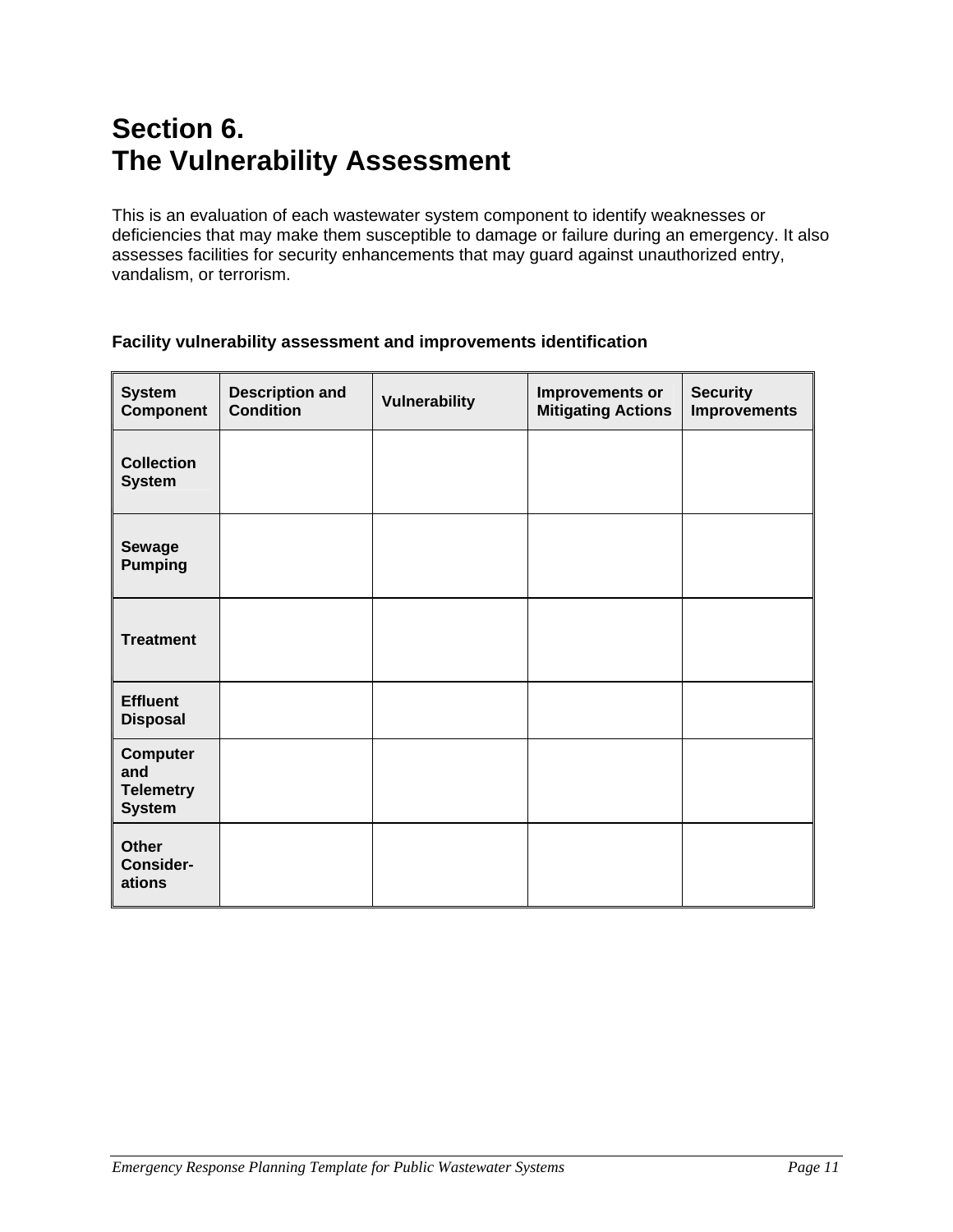# **Section 7. Response Actions for Specific Events**

In any event there are a series of general steps to take:

- 1. Analyze the type and severity of the emergency;
- 2. Take immediate actions to save lives;
- 3. Take action to reduce injuries and system damage;
- 4. Make repairs based on priority demand; and
- 5. Return the system to normal operation.

The following tables identify the assessment, set forth immediate response actions, define what notifications need to be made, and describe important follow-up actions.

#### **A. Power outage**

| <b>Assessment</b>        |  |
|--------------------------|--|
| <b>Immediate Actions</b> |  |
| <b>Notifications</b>     |  |
| <b>Follow-up Actions</b> |  |

#### **B. Collection system blockage or line break**

| <b>Assessment</b>        |  |
|--------------------------|--|
| <b>Immediate Actions</b> |  |
| <b>Notifications</b>     |  |
| <b>Follow-up Actions</b> |  |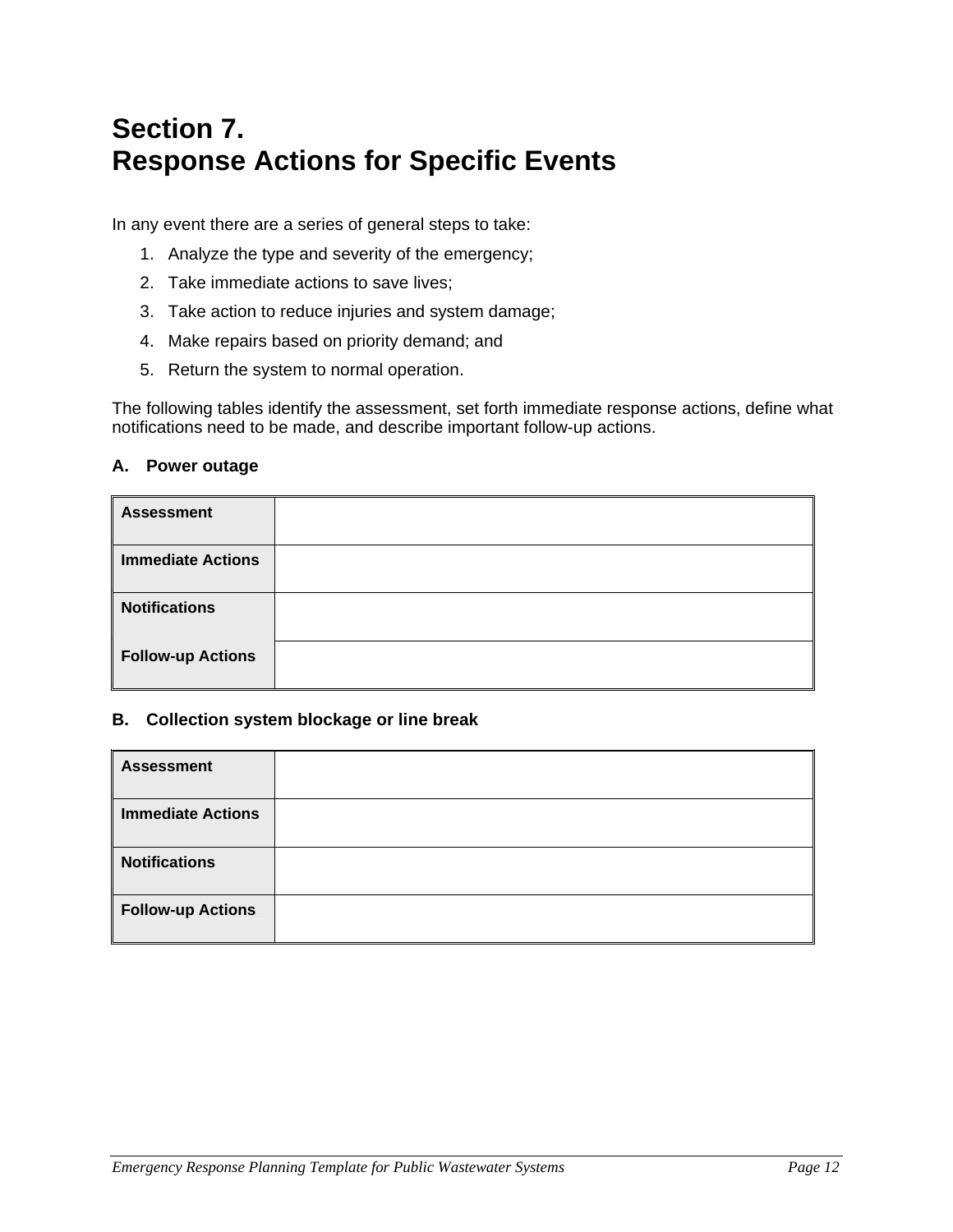### **C. Collection system pumping facilities failure**

| <b>Assessment</b>        |  |
|--------------------------|--|
| <b>Immediate Actions</b> |  |
| <b>Notifications</b>     |  |
| <b>Follow-up Actions</b> |  |

#### **D. Treatment system failure**

| <b>Assessment</b>        |  |
|--------------------------|--|
| <b>Immediate Actions</b> |  |
| <b>Notifications</b>     |  |
| <b>Follow-up Actions</b> |  |

### **E. Effluent disposal failure**

| <b>Assessment</b>        |  |
|--------------------------|--|
| <b>Immediate Actions</b> |  |
| <b>Notifications</b>     |  |
| <b>Follow-up Actions</b> |  |

#### **F. Chemical contamination**

| <b>Assessment</b>        |  |
|--------------------------|--|
| <b>Immediate Actions</b> |  |
| <b>Notifications</b>     |  |
| <b>Follow-up Actions</b> |  |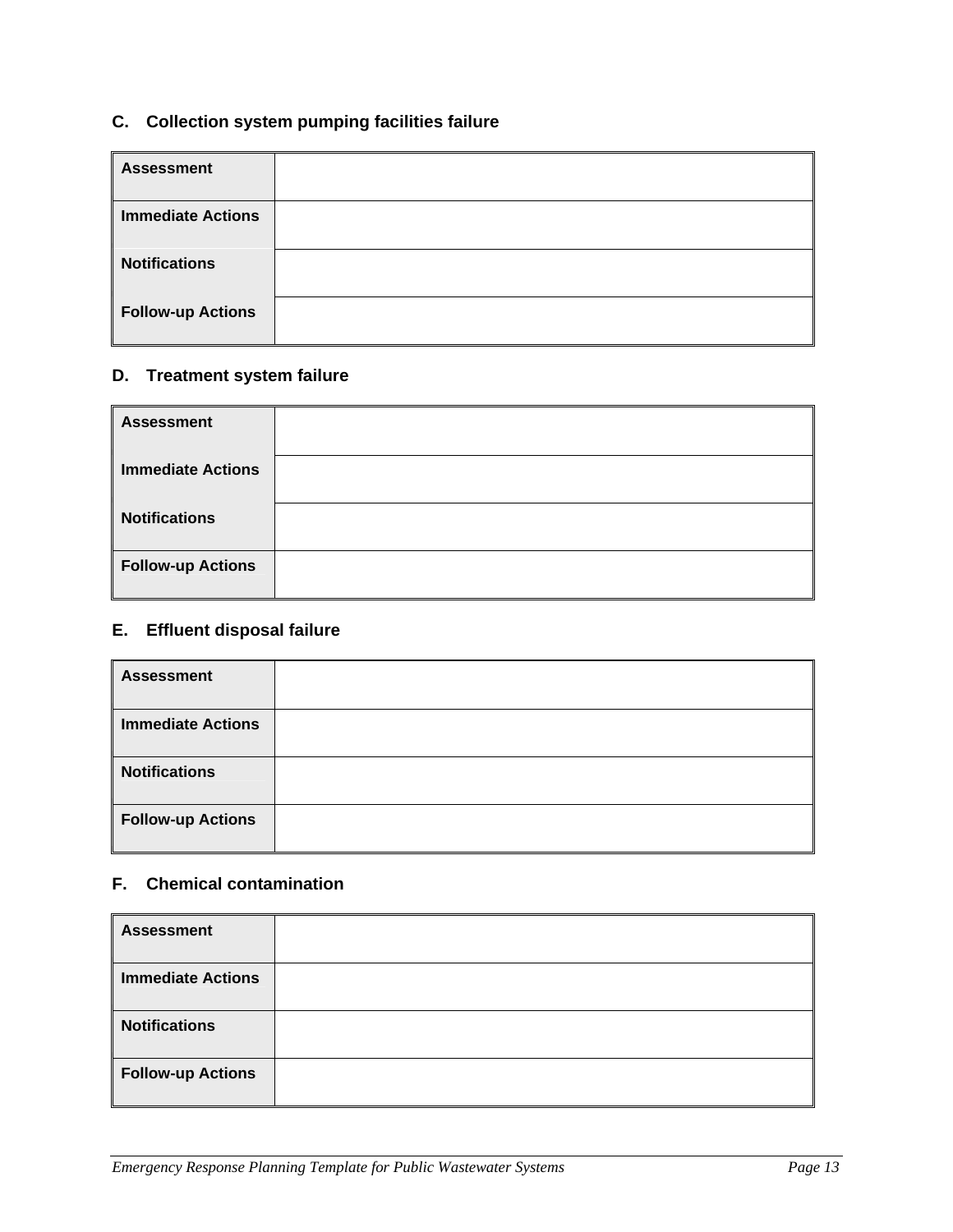### **G. Vandalism or terrorist attack**

| <b>Assessment</b>        |  |
|--------------------------|--|
| <b>Immediate Actions</b> |  |
| <b>Notifications</b>     |  |
| <b>Follow-up Actions</b> |  |

#### **H. Flood**

| <b>Assessment</b>        |  |
|--------------------------|--|
| <b>Immediate Actions</b> |  |
| <b>Notifications</b>     |  |
| <b>Follow-up Actions</b> |  |

### **I. Earthquake**

| <b>Assessment</b>        |  |
|--------------------------|--|
| <b>Immediate Actions</b> |  |
| <b>Notifications</b>     |  |
| <b>Follow-up Actions</b> |  |

### **J. Hazardous materials spill into collection system**

| <b>Assessment</b>        |  |
|--------------------------|--|
|                          |  |
| <b>Immediate Actions</b> |  |
|                          |  |
| <b>Notifications</b>     |  |
|                          |  |
| <b>Follow-up Actions</b> |  |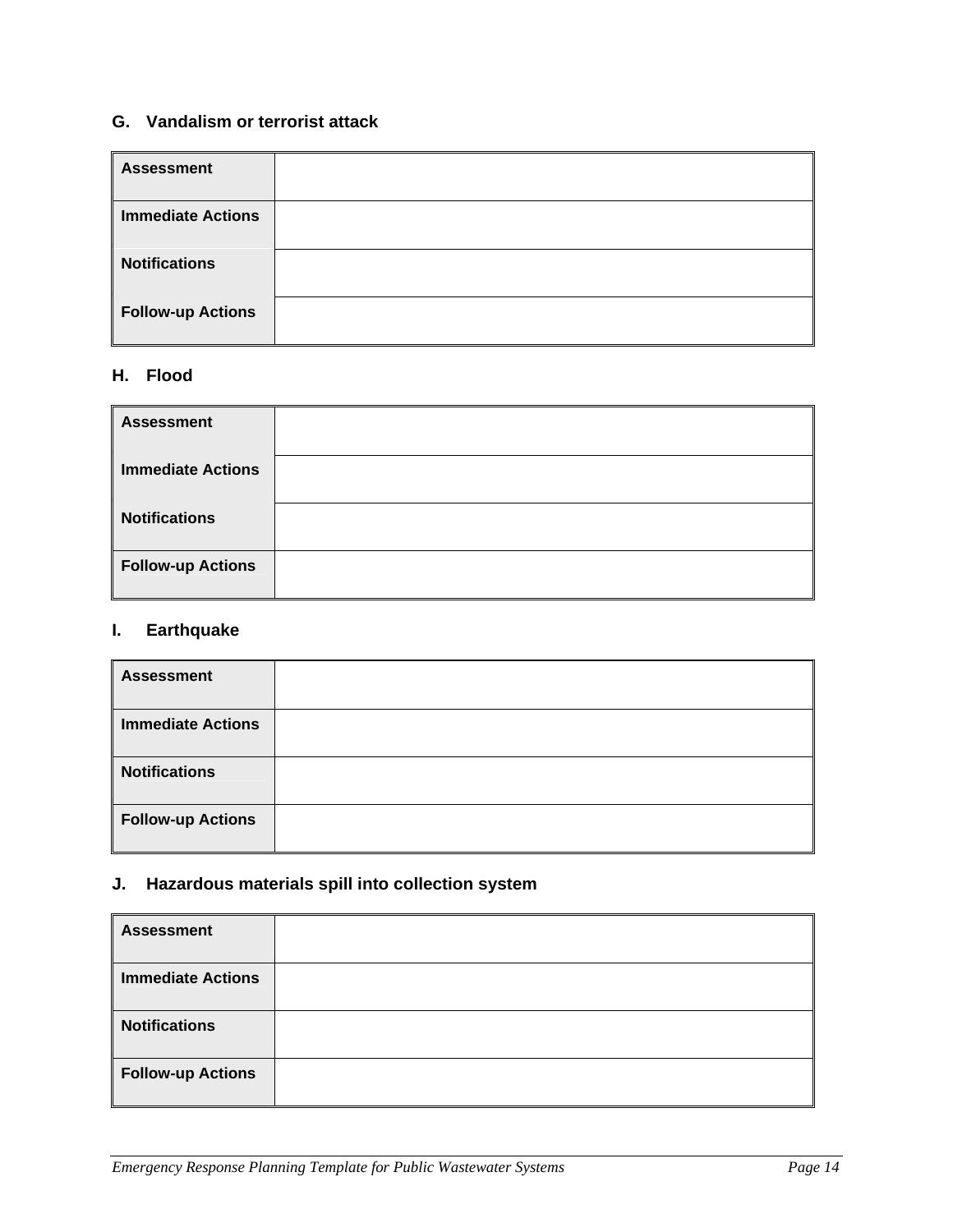### **K. Electronic equipment failure**

| <b>Assessment</b>        |  |
|--------------------------|--|
| <b>Immediate Actions</b> |  |
| <b>Notifications</b>     |  |
| <b>Follow-up Actions</b> |  |

### **L. Cyber attack**

| <b>Assessment</b>        |  |
|--------------------------|--|
| <b>Immediate Actions</b> |  |
| <b>Notifications</b>     |  |
| <b>Follow-up Actions</b> |  |

#### **M. Other**

| <b>Assessment</b>        |  |
|--------------------------|--|
| <b>Immediate Actions</b> |  |
| <b>Notifications</b>     |  |
| <b>Follow-up Actions</b> |  |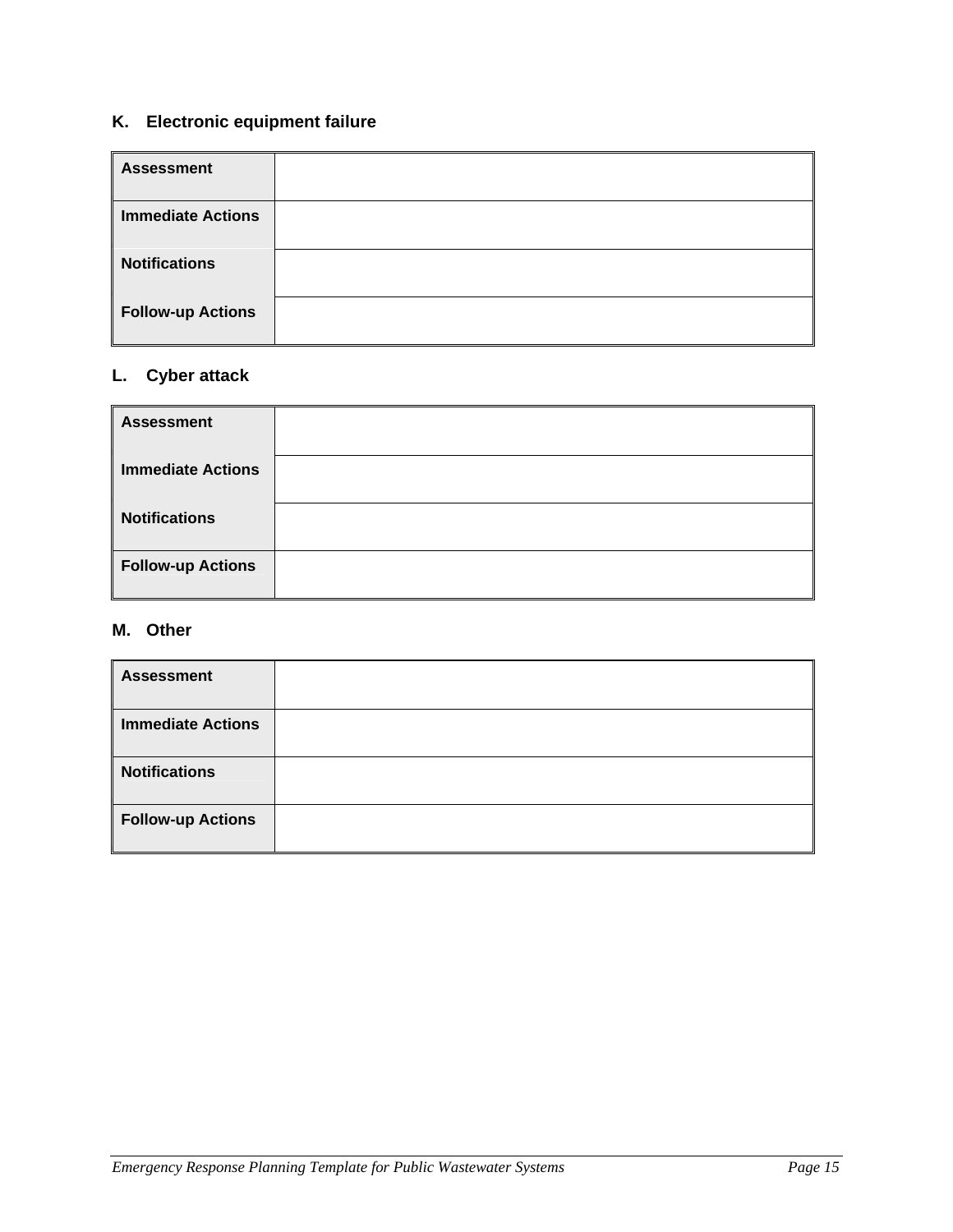# **Section 8. Returning to Normal Operation**

### **Returning to normal operations**

| <b>Action</b> | <b>Description and Actions</b> |
|---------------|--------------------------------|
|               |                                |
|               |                                |
|               |                                |
|               |                                |
|               |                                |
|               |                                |
|               |                                |
|               |                                |
|               |                                |
|               |                                |
|               |                                |
|               |                                |
|               |                                |
|               |                                |
|               |                                |
|               |                                |
|               |                                |
|               |                                |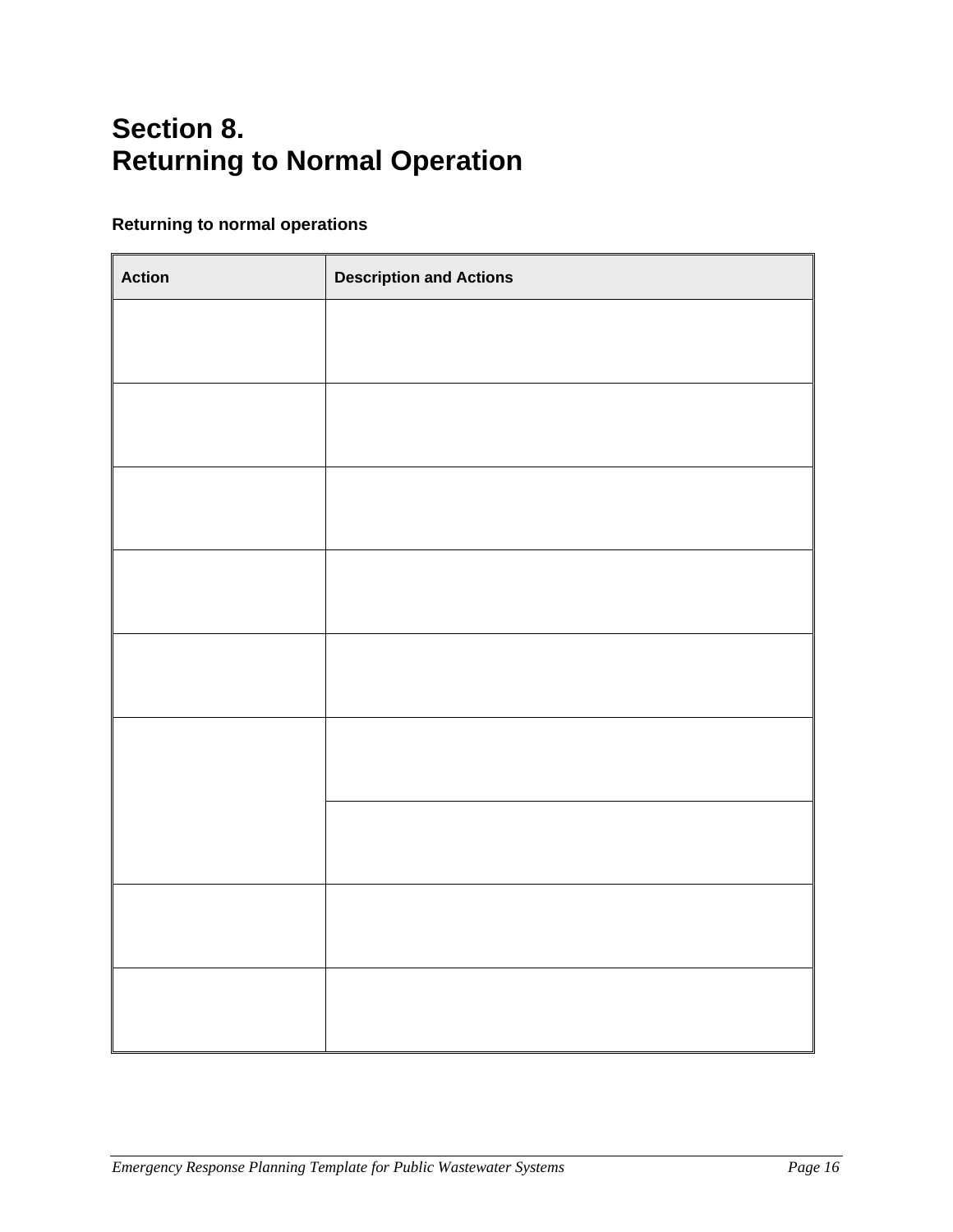# **Section 9. Plan Approval**

### **Plan approval**

This plan is officially in effect when reviewed, approved, and signed by the following people:

| Name/Title | <b>Signature</b> | <b>Date</b> |
|------------|------------------|-------------|
|            |                  |             |
|            |                  |             |
|            |                  |             |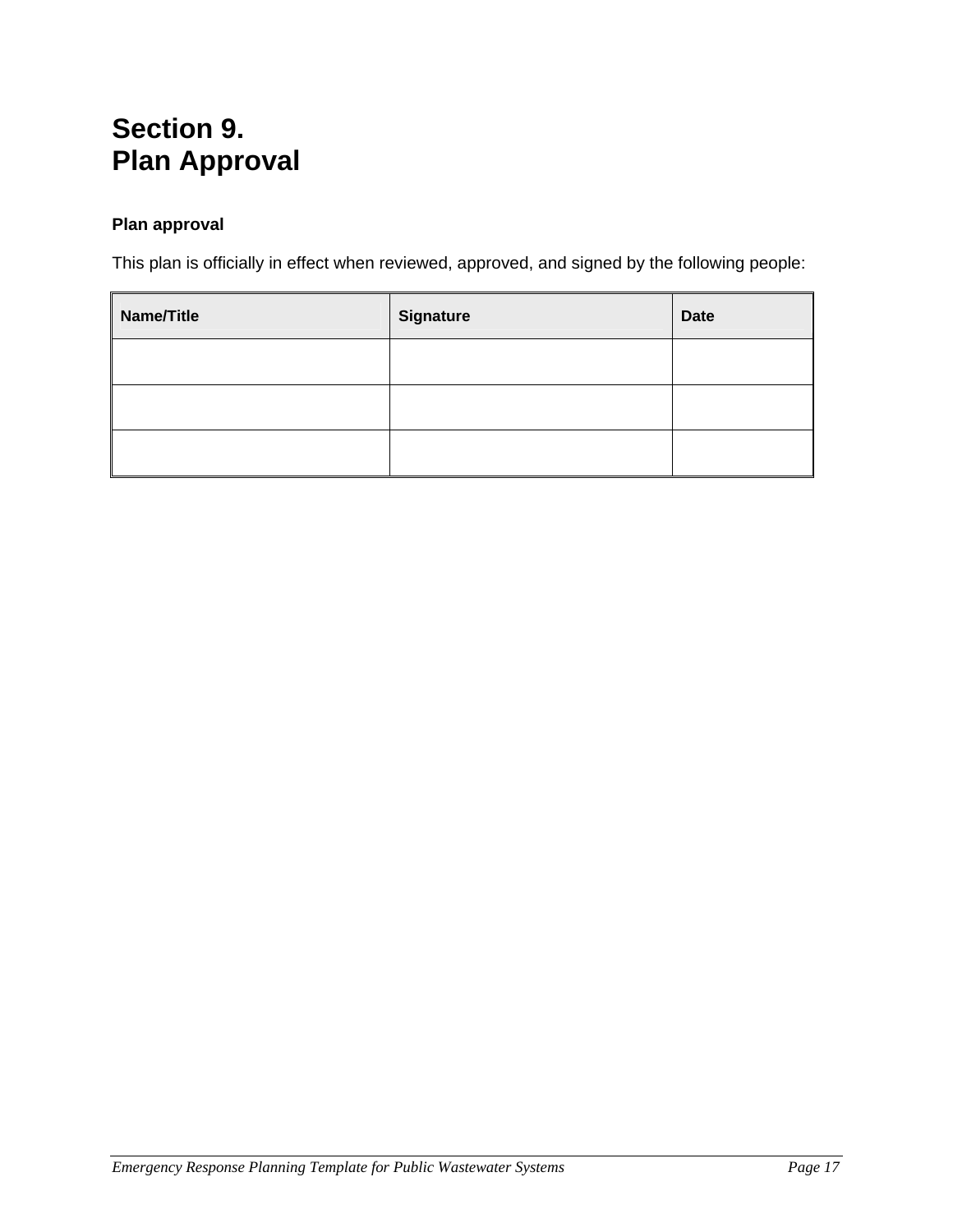# **Section 10. Certificate of Completion**

I certify to the United States Department of Agriculture, Rural Development (USDA/RD) that this community wastewater system has completed an Emergency Response Plan (ERP) that incorporates the results of the Security Vulnerability Assessment (SVA) completed for the system.

I certify that this document was prepared under my direction or supervision.

### **Mail the completed certificate only (do not send your SVA or ERP) to the appropriate USDA Rural Development office.**

|                     | <b>Wastewater Systems NPDES/ID Number:</b>                                          |               |  |
|---------------------|-------------------------------------------------------------------------------------|---------------|--|
| <b>System Name:</b> | <u> 1989 - John Stein, Amerikaansk politiker (* 1958)</u>                           |               |  |
| <b>Address:</b>     |                                                                                     |               |  |
|                     | Print Name of Person Authorized to Sign this Certification on behalf of the System: |               |  |
|                     | <b>Title:</b>                                                                       |               |  |
| Signature:          |                                                                                     |               |  |
| <b>Phone:</b>       | <b>Fax:</b>                                                                         | <b>Email:</b> |  |

#### **Received Technical Assistance from the following:**

□ Rural Community Assistance Partnership

(CRG, Great Lakes RCAP/WSOS, MAP, RCAC, RCAP Solutions, Southeast RCAP)

□ Rural Water Association

#### **Completion of the following:**

- □ Security Vulnerability Assessment
- □ Emergency Response Plan